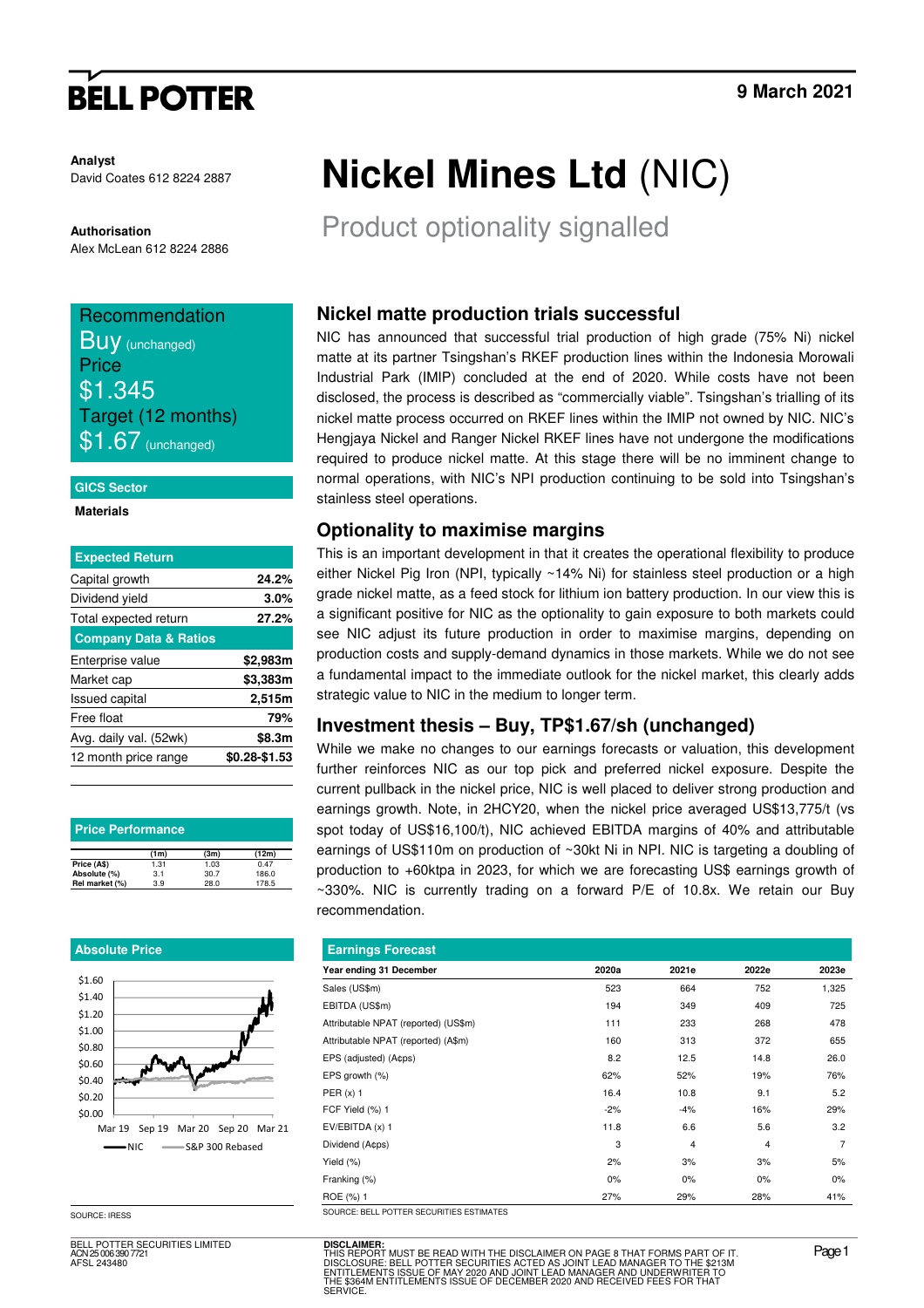# **Product optionality signalled**

### **Nickel matte production trials successful**

NIC has announced that successful trial production of high grade (75% Ni) nickel matte at its partner Tsingshan's RKEF production lines within the Indonesia Morowali Industrial Park (IMIP) concluded at the end of 2020. Tsingshan's trialling of its nickel matte process occurred on other RKEF lines within the IMIP not owned by NIC. While costs have not been disclosed, the process is described as "commercially viable". NIC's Hengjaya Nickel and Ranger Nickel RKEF lines have not undergone the modifications required to produce nickel matte. At this stage there will be no imminent change to normal operations, with NIC's NPI continuing to be sold into Tsingshan's stainless steel operations.

\*Nickel matte is an intermediate nickel product, typically smelted from nickel concentrate, for example at BHP's Kalgoorlie Nickel Smelter. This facility processes concentrate from IGO, WSA and BHP's own Nickel West operations.

### **Optionality to maximise margins**

This is an important development in that it creates the operational flexibility to produce either Nickel Pig Iron (NPI, typically ~14% Ni) for stainless steel production or a high grade nickel matte, as a feed stock for lithium ion battery production. In our view this is a significant positive for NIC as the optionality to gain exposure to both markets could see NIC potentially adjust its production in order to maximise its margins depending on production costs and supply-demand drivers in those markets.

### **Nickel market impact**

Global supply and demand for nickel was 2.4-2.5Mtpa in 2020 (Fastmarkets / Metal Bulletin), including production from Indonesia and China of 1.1Mt of Ni in NPI, sourced from laterite ores. Nickel sulphide ore sources currently account for 40%-50% of global primary nickel supply which is more than enough to cover the current demand for ~200- 300ktpa into feedstock for lithium ion battery production. As such, we are yet to see nickel supply tightness emerge as a factor into this market.

Tsingshan's announcement of contracts for supply of 100,000t of nickel matte suitable for use in the lithium-ion battery supply chain from October 2021 should have little impact on near-term market balance into this sector – it is already covered multiple times by existing nickel sulphide sources. We also note that the nickel matte product is outlined as an alternative to NPI – it is not adding extra nickel units to global supply. With these factors in mind we view the recent ~12.5% corrective move in the spot nickel price as overdone and indicative of heightened speculative interest in the nickel market.





# **BELL POTTER**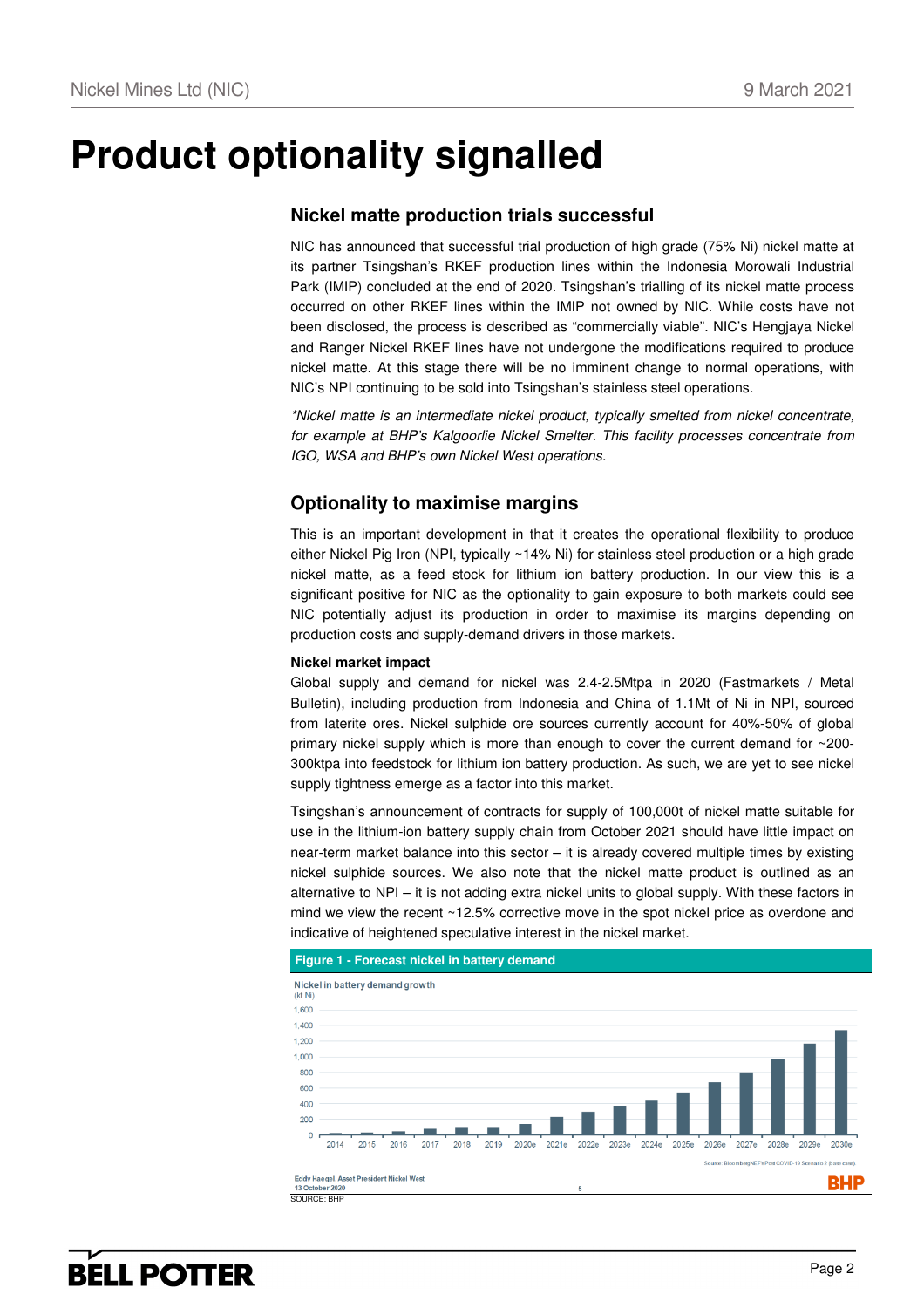However, increased market penetration by electric vehicles could see demand into this sector grow from in 2021 to >1Mtpa by 2029, certainly putting pressure on market balances in the longer-term. This gives significant lead-time for NIC to add this capability to their RKEF lines and position itself to take advantage of any dislocations that may emerge in the market.

If there is new news it is Tsingshan raising the possibility of increasing its nickel equivalent output from ~600kt in 2020 to 850kt in 2021 and up to 1.1Mtpa by 2023. While this is aggressive growth we note that at least a portion of this is already factored into forecasts that we reference and included in tight market balances out to 2022.

### **Changes to our forecasts**

We have made no changes to our production and cost forecasts or to our overall NIC valuation as a result of this update. It clearly has the potential to add operational flexibility and strategic optionality to NIC in the medium to longer term, but we have not quantified this at this stage.

| Table 1 - Changes to our CY forecasts |                 |               |                |            |               |               |                          |        |        |
|---------------------------------------|-----------------|---------------|----------------|------------|---------------|---------------|--------------------------|--------|--------|
|                                       | <b>Previous</b> |               |                | <b>New</b> |               |               | Change                   |        |        |
| Year end 30 December                  | Dec-21          | <b>Dec-22</b> | <b>Dec-23</b>  | Dec-21     | <b>Dec-22</b> | <b>Dec-23</b> | Dec-21                   | Dec-22 | Dec-23 |
| Prices & currency                     |                 |               |                |            |               |               |                          |        |        |
| Nickel price (US\$/t)                 | 16,424          | 17,857        | 18,629         | 16,424     | 17,857        | 18,629        | 0%                       | 0%     | 0%     |
| <b>US\$/A\$</b>                       | 0.75            | 0.72          | 0.73           | 0.75       | 0.72          | 0.73          | $0\%$                    | 0%     | 0%     |
| <b>Production &amp; costs</b>         |                 |               |                |            |               |               |                          |        |        |
| Ore mined (t)                         | 1,800,000       | 1,800,000     | 1,800,000      | 1,800,000  | 1,800,000     | 1,800,000     | 0%                       | 0%     | 0%     |
| Nickel in ore (t)                     | 32,400          | 32,400        | 32,400         | 32,400     | 32,400        | 32,400        | 0%                       | 0%     | 0%     |
| RKEF NPI production (t)               | 304,615         | 324,615       | 579,615        | 304,615    | 324,615       | 579,615       | 0%                       | 0%     | 0%     |
| Contained nickel (t)                  | 44,169          | 46,569        | 77,169         | 44,169     | 46,569        | 77,169        | 0%                       | 0%     | 0%     |
| Contained nickel (t, attributable)    | 35,335          | 37,255        | 61,735         | 35,335     | 37,255        | 61,735        | 0%                       | 0%     | 0%     |
| Cash costs (US\$/t Ni)                | 7,429           | 7,672         | 7,881          | 7,429      | 7,672         | 7,881         | 0%                       | 0%     | 0%     |
| Earnings & valuation                  |                 |               |                |            |               |               |                          |        |        |
| Revenue (consolidated, US\$m)         | 664             | 752           | 1,325          | 664        | 752           | 1,325         | 0%                       | 0%     | 0%     |
| Revenue (attributable, US\$m)         | 577             | 646           | 1,091          | 577        | 646           | 1,091         | 0%                       | 0%     | 0%     |
| EBITDA (attributable, US\$m)          | 280             | 325           | 578            | 280        | 325           | 578           | 0%                       | 0%     | 0%     |
| NPAT (reported, attributable, US\$m)  | 233             | 268           | 478            | 233        | 268           | 478           | 0%                       | 0%     | 0%     |
| EPS (reported) (Acps)                 | 12.5            | 14.8          | 26.0           | 12.5       | 14.8          | 26.0          | $0\%$                    | 0%     | 0%     |
| PER(x)                                | 10.8            | 9.1           | 5.2            | 10.8       | 9.1           | 5.2           | $\overline{\phantom{a}}$ |        |        |
| EPS growth (%)                        | 52%             | 19%           | 76%            | 52%        | 19%           | 76%           | $0\%$                    | 0%     | 0%     |
| DPS (Acps)                            | 4               | 4             | $\overline{7}$ | 4          | 4             | 7             | 0%                       | 0%     | 0%     |
| Yield                                 | 3%              | 3%            | 5%             | 3%         | 3%            | 5%            | $0\%$                    | 0%     | 0%     |
| NPV (A\$/sh)                          | 1.64            | 1.67          | 2.10           | 1.65       | 1.67          | 2.10          | 0%                       | 0%     | 0%     |
| Price Target (A\$/sh)                 |                 | 1.67          |                |            | 1.67          |               |                          | 0%     |        |

SOURCE: COMPANY DATA AND BELL POTTER SECURITIES ESTIMATES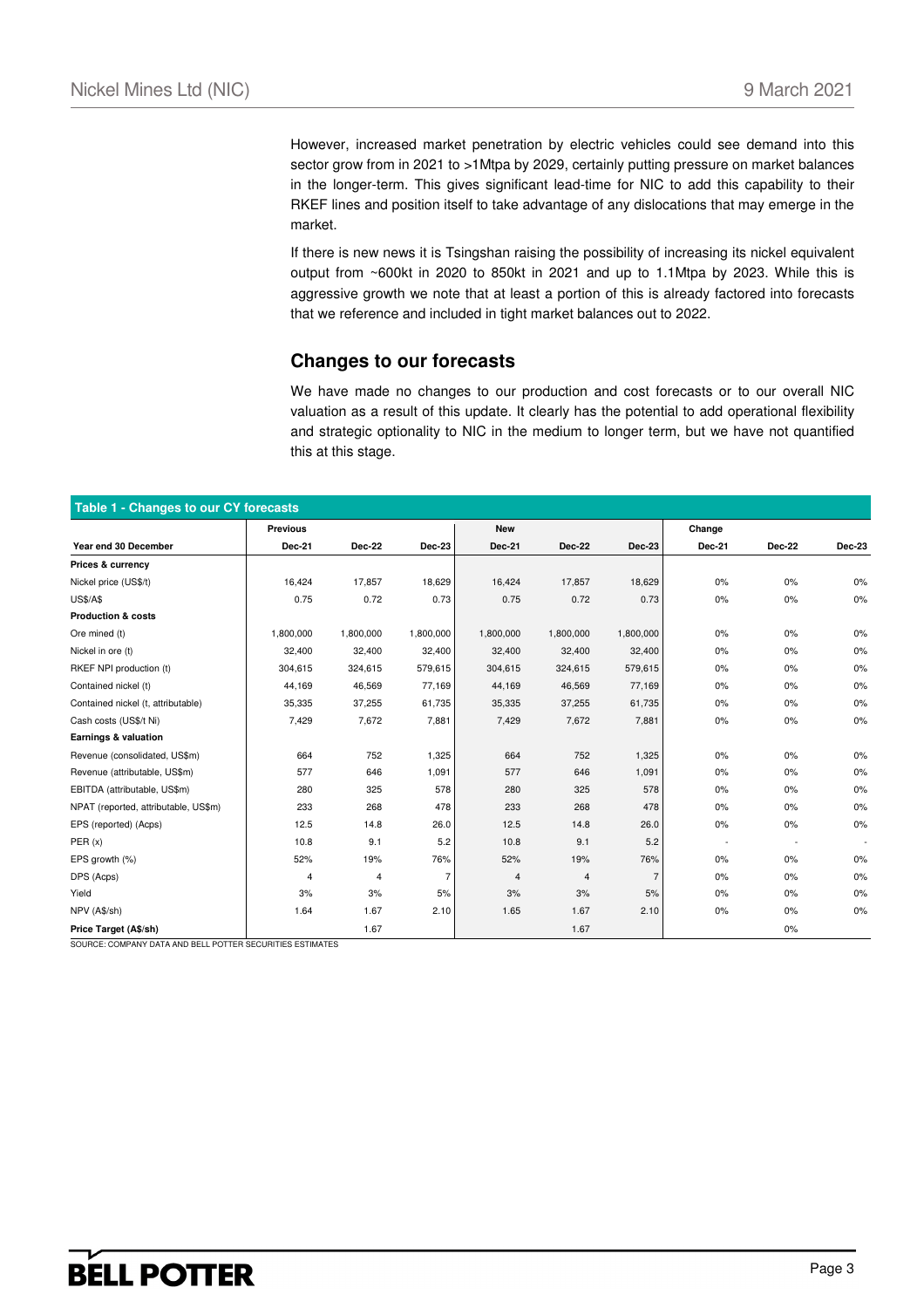### **Upcoming catalysts**

Upcoming catalysts for NIC include:

- Completion of debt funding arrangements and acquisition of the 80% interest in Angel Nickel, which we now anticipate will completed by 30 June 2021;
- Updates on the construction of the Angel Nickel project, comprising 4 next-generation rotary-kiln-electric-furnace (RKEF) lines being developed within the Indonesia Weda Bay Industrial Park (IWIP), for which NIC has executed a binding agreement to acquire a 80% interest for US\$554m total, discounted, consideration;
- Ongoing production updates from the Hengjaya and Ranger Nickel RKEF lines. Both projects have now achieved established production levels above nameplate. Ongoing updates will reinforce the sustainability of these production levels;
- The release of NIC's March 2021 quarterly production and cost report, expected in late April 2021;
- Updates on NPI pricing and the effective Ni payability, which we believe the market will still be considering as a measure of NIC's nickel price exposure;
- Progress updates for the Hengjaya Mine, where a major production expansion is complete and the sustainability of production of +150kt ore per month and costs of ~US\$20/t are targeted; and
- Updates on the ownership levels of the 80%-owned Hengjaya Mine, which is subject to Indonesia's compulsory divestment laws.



### **NIC vs the ASX Metals and Mining Index**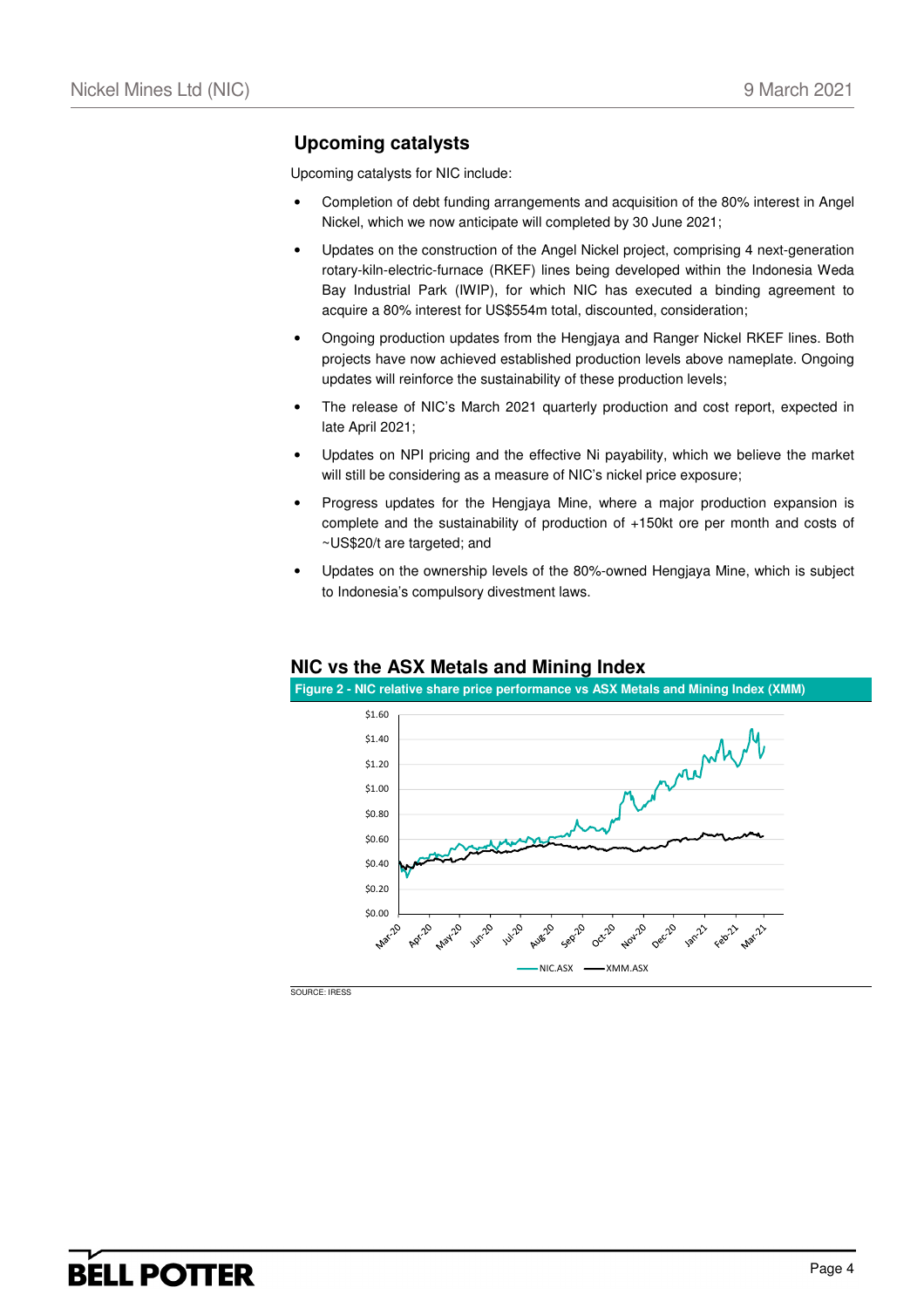# **Nickel Mines Limited (NIC)**

# **Company description: fully integrated NPI producer**

Nickel Mines Limited ('Nickel Mines' or 'NIC') was formed in 2007 and listed on the ASX in 2018. Its operations are focused in Central Sulawesi, Indonesia, where it holds an 80% interest four Rotary Kiln Electric Furnace (RKEF) NPI production lines (the two Hengjaya lines and the two Ranger lines) with Shanghai Decent Investments (SDI) a subsidiary of Tsingshan Group, the world's largest stainless steel producer. The RKEF lines are located in an existing, fully integrated stainless steel production facility, the Indonesian Morowali Industrial Park (IMIP).

First production from the Hengjaya Lines was achieved on 31 January 2019 and the Ranger Lines commenced production during the December quarter 2019. Both projects have since achieved steady state production of ~20ktpa contained Ni in NPI, exceeding nameplate production of ~16ktpa each at lower than planned operating costs.

In November 2020 NIC executed a binding agreement to acquire a 70% interest (since increased to 80%) in the Angel Nickel Project comprising four new generation RKEF NPI production lines and a captive 380MW power station. Angel Nickel is currently under construction within the Indonesia Weda Bay Industrial Park ('IWIP') on Halmahera Island in Indonesia.

NIC also holds an 80% interest in Hengjaya Mine ('HM'), a high-grade, long-life nickel laterite deposit, also in Central Sulawesi in close proximity to the IMIP. The HM produces Direct Shipping Ore (DSO), the bulk of which is sold into the IMIP facility for the production of Nickel Pig Iron (NPI), a key input into stainless steel production.

## **Investment thesis – Buy, TP\$1.67/sh (unchanged)**

While we make no changes to our earnings forecasts or valuation, this development further reinforces NIC as our top pick and preferred nickel exposure. Despite the current pullback in the nickel price, NIC is well placed to deliver strong production and earnings growth. In 2HCY20, when the nickel price averaged US\$13,775/t (vs spot today of US\$16,100/t), NIC achieved EBITDA margins of 40% and attributable earnings of US\$110m on production of ~30kt Ni in NPI. NIC is targeting a doubling of production to +60ktpa in 2023 for which we are forecasting US\$ earnings growth of ~330%. NIC is currently trading on a forward P/E of 10.8x and we retain our Buy recommendation.

### **Valuation: \$1.67/sh**

Our 12-month forward NIC valuation incorporates DCF models of its attributable interests in the Hengjaya laterite nickel ore mine (HM), an 80% interest in the two Hengjaya Nickel RKEF lines and an 80% interest in the two Ranger Nickel RKEF lines.

We have constructed a discounted cash flow (DCF) model for NIC's attributable interest in these RKEF lines that are in production at Tsingshan's IMIP facility and a DCF calculation for NIC's current 80% interest (declining to 49% by FY2023) in the Hengjaya laterite nickel ore mine.

We also include a risk-adjusted, NPV-based valuation for NIC's prospective 80% interest in the Angel Nickel Industry (ANI) project, a notional value for other exploration and development projects, an estimate of corporate overhead costs and NIC's last reported net cash position. Our valuation is calculated on a fully diluted basis. Following the latest update, our valuation stands at \$1.67/sh.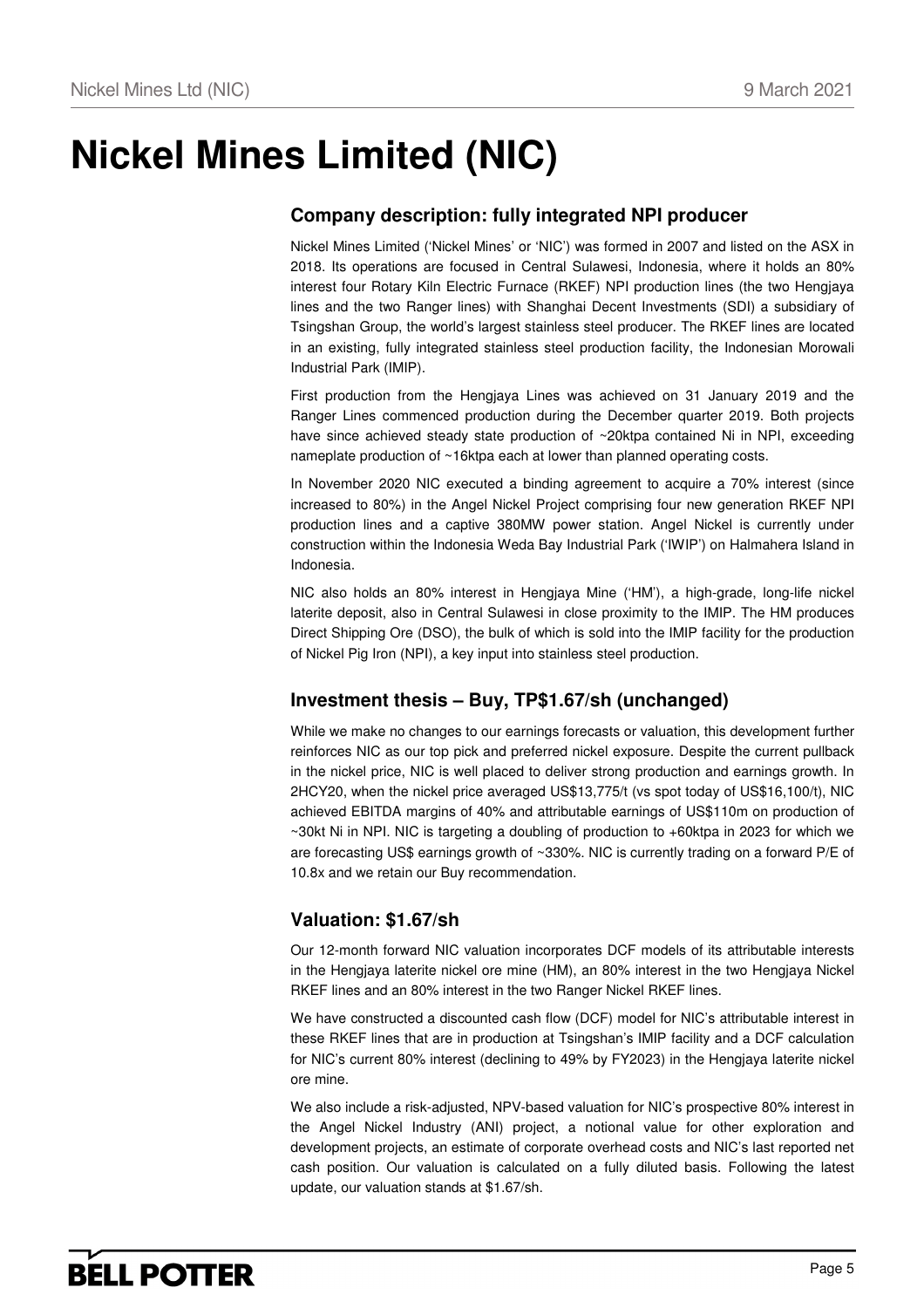### **Risks**

Key risks to our investment case include (but are not limited to):

- **Funding and capital management risks:** Funding and capital management risks can include access to debt and equity finance, maintaining covenants on debt finance, managing dividend payments and managing debt repayments. Exploration and development companies with no sales revenues are reliant on access to equity markets and debt financing to fund the advancement and development of their projects.
- **Operating and development risks:** Mining companies' assets are subject to risks associated with their operation and development. Risks for each company can be heightened depending on method of operation (e.g. underground versus open pit mining) or whether it is a single mine company. Development of mining assets may be subject to receiving permits, approvals timelines or weather events, causing delays to commissioning and commercial production.
- **COVID-19 risks:** Mining companies' rely on freedom of movement of workforces, functioning transport routes, reliable logistics services including road, rail, aviation and ports in order to maintain operations and get their products to market. They also rely on liquid, functioning markets to sell their products. Measures being put in place to combat the COVID-19 pandemic are posing risks to these conditions.
- **Operating and capital cost fluctuations:** The cost and availability of exploration, development and mining inputs can fluctuate widely and cause significant differences between planned and actual operating and capital costs. Key operating costs are linked to energy and labour costs as well as access to, and availability of, technical skills, operating equipment and consumables.
- **Commodity price and exchange rate fluctuations:** The future earnings and valuations of exploration, development and producing Resources companies are subject to fluctuations in underlying commodity prices and foreign currency exchange rates.
- **Resource growth and mine life extensions:** The viability of future operations and the earnings forecasts and valuations reliant upon them may depend upon resource and reserve growth to extend mine lives, which is in turn dependent upon exploration success, of which there are no guarantees.
- **Regulatory changes risks:** Changes to the regulation of infrastructure and taxation (among other things) can impact the earnings and valuation of mining companies. NIC's assets are located in Sulawesi, Indonesia, which has in the past implemented regulatory changes related to mining project ownership, fiscal terms and mineral export requirements.
- **Sovereign risks:** Mining companies' assets are subject to the sovereign risks of the jurisdiction within which they are operating. NIC's assets are in Indonesia, a G20 country with one of the largest economies in SE Asia. Its sovereign debt is rated investment grade by the major ratings agencies.
- **Corporate/M&A risks:** Risks associated with M&A activity including differences between the entity's and the market's perception of value associated with completed transactions. NIC is the junior partner co-investing in production assets with a large, privately owned Chinese company. The strength and cohesiveness of this relationship over the long term has the potential to both add and reduce value to the partnership. One of the key mitigating factors in this respect has been the investment of a combined US\$50m by SDI and Wanlu Investments (US\$26m and US\$24m respectively) into NIC equity.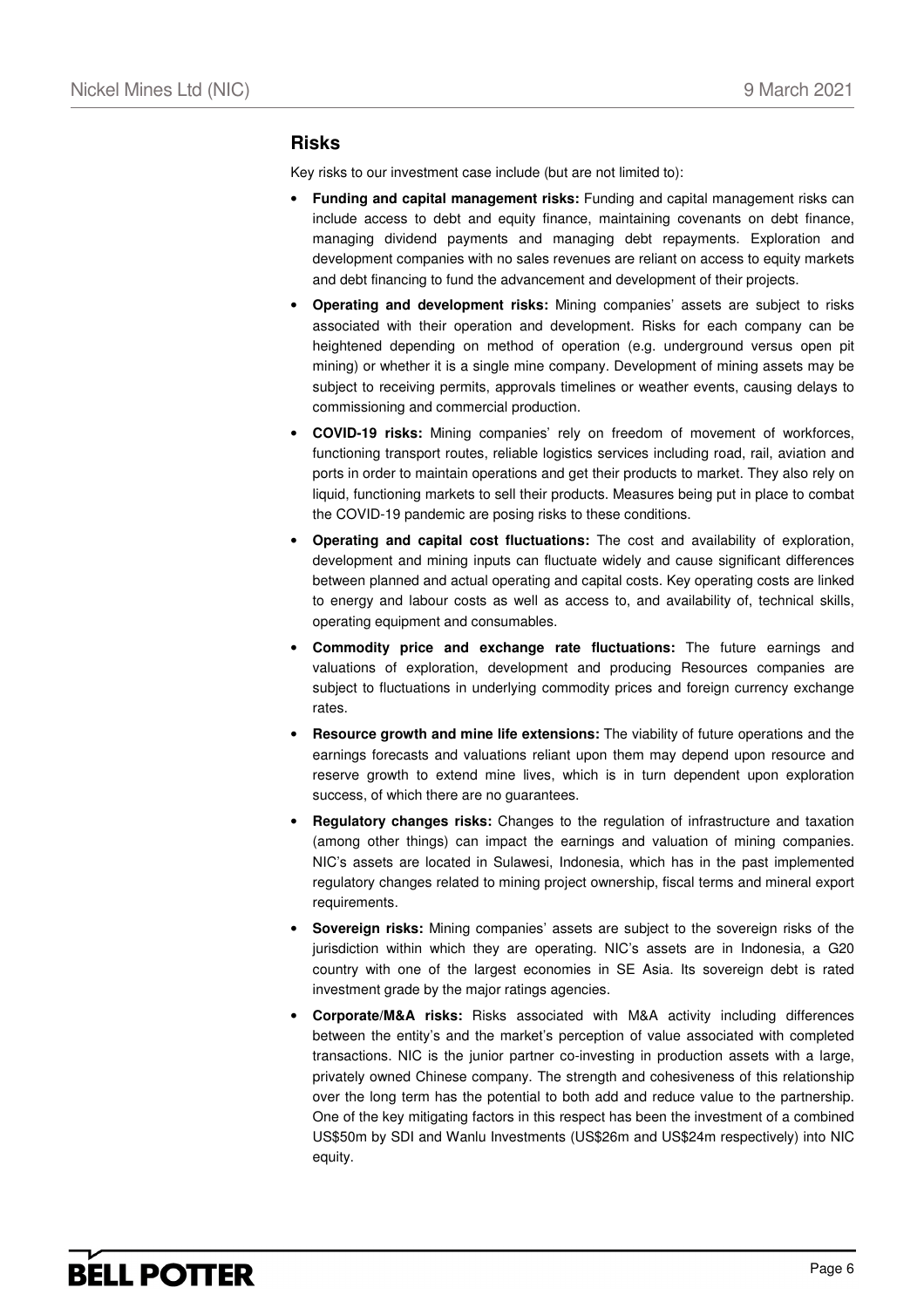# **Nickel Mines Ltd** as at 9 March 2021

# Nickel Mines Ltd (Nickel Mines Ltd (Nickel Mines Ltd (Nickel Mines Ltd (Nickel Mines Ltd Computer) \$1.67 Recommendation Buy Price \$1.345

### **Table 2 - Financial summary**

| <b>PROFIT AND LOSS</b>                     |              |         |                                        |         |         |         | <b>FINANCIAL RATIOS</b>                     |               |                          |            |                   |            |           |
|--------------------------------------------|--------------|---------|----------------------------------------|---------|---------|---------|---------------------------------------------|---------------|--------------------------|------------|-------------------|------------|-----------|
| Year ending 31 Dec. (from 2020)            | Unit         | 2019a*  | 2020a                                  | 2021e   | 2022e   | 2023e   | Year ending 31 Dec. (from 2020)             | Unit          | 2019a'                   | 2020a      | 2021e             | 2022e      | 2023e     |
| Revenue                                    | US\$m        | 236.1   | 523.5                                  | 663.7   | 751.6   | 1,324.9 | <b>VALUATION</b>                            |               |                          |            |                   |            |           |
|                                            |              |         |                                        |         |         |         |                                             |               |                          |            |                   |            |           |
| Expense                                    | US\$m        | (138.9) | (329.0)                                | (314.8) | (342.9) | (599.5) | Attributable NPAT                           | US\$m         | 56.5                     | 110.6      | 233.4             | 267.7      | 477.9     |
| <b>EBITDA</b>                              | US\$m        | 97.2    | 194.5                                  | 349.0   | 408.7   | 725.4   | Attributable NPAT                           | A\$m          | 82.5                     | 160.1      | 313.2             | 371.8      | 654.7     |
| Depreciation                               | US\$m        | (16.4)  | (36.8)                                 | (36.4)  | (44.8)  | (63.3)  | <b>Reported EPS</b>                         | Ac/sh         | 5.1                      | 8.2        | 12.5              | 14.8       | 26.0      |
| EBIT                                       | US\$m        | 80.8    | 157.7                                  | 312.6   | 363.9   | 662.1   | <b>Adjusted EPS</b>                         | Ac/sh         | 4.4                      | 8.2        | 12.5              | 14.8       | 26.0      |
| Net interest expense                       | US\$m        | (2.1)   | (4.7)                                  | (11.9)  | (15.9)  | 8.8     | EPS growth                                  | $\%$          | 46%                      | 62%        | 52%               | 19%        | 76%       |
|                                            |              |         |                                        |         |         |         |                                             |               |                          |            |                   |            |           |
| Unrealised gains (Impairments)             | US\$m        | 7.4     |                                        |         |         |         | PER                                         | x             | 13.3x                    | 16.4x      | 10.8x             | 9.1x       | 5.2x      |
| Other                                      | US\$m        | 5.4     | 1.6                                    |         |         |         | <b>DPS</b>                                  | Ac/sh         |                          | 3.0        | 4.0               | 4.0        | 7.0       |
| PBT                                        | <b>US\$m</b> | 91.5    | 154.6                                  | 300.7   | 348.0   | 670.8   | Franking                                    | $\%$          | 0%                       | 0%         | 0%                | 0%         | 0%        |
| Tax expense                                | US\$m        | (0.2)   | (0.9)                                  | (4.3)   | (7.7)   | (73.5)  | Yield                                       | $\%$          | 0%                       | 2%         | 3%                | 3%         | 5%        |
|                                            |              |         |                                        |         |         |         |                                             |               |                          |            |                   |            |           |
| Consolidated profit (loss) for the year    | US\$m        | 91.3    | 153.7                                  | 296.4   | 340.2   | 597.3   | FCF/share                                   | Ac/sh         | 2.6                      | (2.6)      | (5.6)             | 21.1       | 39.7      |
| Non-Controlling Interest                   | US\$m        | 34.8    | 43.1                                   | 63.0    | 72.5    | 119.4   | FCF yield                                   | $\%$          | 2%                       | $-2%$      | $-4%$             | 16%        | 29%       |
| Attributable NPAT (reported)               | US\$m        | 56.5    | 110.6                                  | 233.4   | 267.7   | 477.9   | P/FCFPS <sup>1</sup>                        | x             | 52.0x                    | $-52.6x$   | $-23.9x$          | 6.4x       | 3.4x      |
| NPAT (underlying)                          | US\$m        | 49.1    | 110.6                                  | 233.4   | 267.7   | 477.9   | EV/EBITDA                                   | x             | 23.5x                    | 11.8x      | 6.6x              | 5.6x       | 3.2x      |
|                                            |              |         |                                        |         |         |         |                                             |               |                          | 37%        | 53%               | 54%        | 55%       |
|                                            |              |         |                                        |         |         |         | EBITDA margin                               | %             | 41%                      |            |                   |            |           |
| <b>CASH FLOW</b>                           |              |         |                                        |         |         |         | EBIT margin                                 | $\%$          | 34%                      | 30%        | 47%               | 48%        | 50%       |
| Year ending 31 Dec. (from 2020)            | Unit         | 2019a*  | 2020a                                  | 2021e   | 2022e   | 2023e   | Return on assets                            | $\%$          | 26%                      | 17%        | 20%               | 19%        | 30%       |
| <b>OPERATING CASHFLOW</b>                  |              |         |                                        |         |         |         | Return on equity                            | $\%$          | 49%                      | 27%        | 29%               | 28%        | 41%       |
| Receipts                                   | US\$m        | 212.7   | 517.6                                  | 715.1   | 742.8   | 1,267.5 | <b>LIQUIDITY &amp; LEVERAGE</b>             |               |                          |            |                   |            |           |
|                                            |              |         |                                        |         |         |         |                                             |               |                          |            |                   |            |           |
| Payments                                   | US\$m        | (169.9) | (358.9)                                | (276.3) | (335.9) | (535.3) | Net debt (cash)                             | \$m           | 15                       | (306)      | (53)              | (295)      | (820)     |
| Tax                                        | US\$m        | (4.7)   | (9.1)                                  | 0.9     | (4.3)   | (7.7)   | ND / E                                      | %             | 4%                       | $-33%$     | $-5%$             | $-23%$     | $-50%$    |
| Net interest                               | US\$m        | 0.1     | 0.3                                    | (11.9)  | (15.9)  | 8.8     | $ND / (ND + E)$                             | %             | 3%                       | $-48%$     | $-5%$             | $-30%$     | $-100%$   |
| Other                                      | US\$m        |         |                                        |         |         |         | EBITDA / Interest                           | x             | 46.1x                    | 40.9x      | 29.4x             | 25.7x      | nm        |
| Operating cash flow                        | US\$m        | 38.2    | 150.0                                  | 427.8   | 386.7   | 733.2   |                                             |               |                          |            |                   |            |           |
| <b>INVESTING CASHFLOW</b>                  |              |         |                                        |         |         |         | <b>ATTRIBUTABLE DATA - NICKEL MINES LTD</b> |               |                          |            |                   |            |           |
| Property, plant and equipment              | US\$m        | (29.6)  | (7.4)                                  | (532.9) | (3.7)   | (4.5)   | Year ending 31 Dec. (from 2020)             | Unit          | 2019a*                   | 2020a      | 2021e             | 2022e      | 2023e     |
| Mine development                           | US\$m        |         | (147.0)                                |         |         |         | Revenues                                    | US\$m         | 95.7                     | 391.3      | 577.0             | 645.9      | 1,091.1   |
| Exploration & evaluation                   | US\$m        |         |                                        | (0.4)   | (0.4)   | (0.4)   | EBITDA                                      | US\$m         | 35.6                     | 139.7      | 279.8             | 325.5      | 578.3     |
| Other                                      | US\$m        | 5.8     | (30.0)                                 |         |         |         | <b>NPAT</b>                                 | US\$m         | 56.5                     | 110.6      | 233.4             | 267.7      | 477.9     |
|                                            |              |         |                                        | (533.3) |         |         |                                             | US\$m         |                          |            |                   |            | 218.6     |
| Investing cash flow                        | US\$m        | (23.8)  | (184.4)                                |         | (4.1)   | (4.9)   | Net distributable cash flow                 |               | 1.0                      | 269.3      | 15.9              | 199.1      |           |
| Free Cash Flow                             | US\$m        | 14.4    | (34.5)                                 | (105.5) | 382.6   | 728.3   | EV/EBITDA                                   | x             | 57.3                     | 14.8       | 7.9               | 6.6        | 3.8       |
|                                            |              |         |                                        |         |         |         | PER                                         | x             | 26.6                     | 16.4       | 10.8              | 9.1        | 5.2       |
| <b>FINANCING CASHFLOW</b>                  |              |         |                                        |         |         |         | P/FCF                                       | x             | nm                       | nm         | nm                | 12.2       | 11.3      |
| Share issues/(buy-backs)                   | US\$m        |         | 430.0                                  |         |         |         |                                             |               |                          |            |                   |            |           |
| Debt proceeds                              | US\$m        |         |                                        | 309.0   |         |         | ORE RESERVE AND MINERAL RESOURCE            |               |                          |            |                   |            |           |
| Debt repayments                            | US\$m        | (29.9)  | (25.3)                                 | (50.3)  | (21.3)  | (282.3) | Hengjaya Nickel Mine (HM)                   |               |                          |            | Mdmt              | % Ni       | t Ni      |
| Distributions to non-controlling interests | US\$m        | 17.0    | (43.3)                                 | (60.5)  | (67.6)  | (74.6)  | <b>Mineral Resources</b>                    |               |                          |            |                   |            |           |
| Dividends                                  | US\$m        |         | (15.4)                                 | (74.9)  | (72.4)  | (128.5) | Measured                                    |               |                          |            | 0.700             | 1.80%      | 12,600    |
| Other                                      | US\$m        | (0.4)   | (12.4)                                 |         |         |         | Indicated                                   |               |                          |            | 15.000            | 1.90%      | 285,000   |
| Financing cash flow                        | US\$m        | (13.3)  | 333.6                                  | 123.2   | (161.4) | (485.5) | Inferred                                    |               |                          |            | 22.000            | 1.80%      | 396,000   |
| Change in cash                             | US\$m        | 1.1     | 299.2                                  | 17.7    | 221.3   | 242.9   | Total                                       |               |                          |            | 38.000            | 1.80%      | 678,000   |
|                                            |              |         |                                        |         |         |         |                                             |               |                          |            |                   |            |           |
| <b>BALANCE SHEET</b>                       |              |         |                                        |         |         |         | <b>ASSUMPTIONS - Prices</b>                 |               |                          |            |                   |            |           |
|                                            |              |         |                                        |         |         |         |                                             |               |                          |            |                   |            |           |
| Year ending 31 Dec. (from 2020)            | Unit         | 2019a*  | 2020a                                  | 2021e   | 2022e   | 2023e   | Year ending 31 Dec. (from 2020) avg         | Unit          | 2019a*                   | 2020a      | 2021e             | 2022e      | 2023e     |
| <b>ASSETS</b>                              |              |         |                                        |         |         |         |                                             |               |                          |            |                   |            |           |
| Cash & short term investments              | US\$m        | 49.8    | 351.4                                  | 369.1   | 590.4   | 833.3   | Nickel                                      | US\$/lb       | \$7.02                   | \$6.25     | \$7.45            | \$8.10     | \$8.45    |
| Accounts receivable                        | US\$m        | 97.2    | 117.8                                  | 66.4    | 75.2    | 132.5   | Nickel                                      | <b>US\$/t</b> | \$15,483                 | \$13,775   | \$16,424          | \$17,857   | \$18,629  |
|                                            |              |         |                                        |         |         |         |                                             |               |                          |            |                   |            |           |
| Property, plant & equipment                | US\$m        | 628.5   | 600.8                                  | 1,105.5 | 1,064.4 | 1,005.6 | Currency                                    |               |                          |            |                   |            |           |
| Mine development expenditure               | US\$m        |         |                                        |         |         |         | AUD:USD                                     |               | 0.68                     | 0.69       | 0.75              | 0.72       | 0.73      |
| Exploration & evaluation                   | US\$m        | ÷,      | ÷.                                     | 0.4     | 0.8     | 1.2     |                                             |               |                          |            |                   |            |           |
| Other                                      | US\$m        | 122.0   | 164.7                                  | 164.7   | 164.7   | 164.7   | <b>ASSUMPTIONS - Production &amp; costs</b> |               |                          |            |                   |            |           |
|                                            |              |         |                                        |         |         |         |                                             |               |                          |            |                   |            |           |
| <b>Total assets</b>                        | US\$m        | 897.5   | 1,234.7                                | 1,706.1 | 1,895.5 | 2,137.3 | Year ending 31 Dec. (from 2020)             | Unit          | 2019a*                   | 2020a      | 2021e             | 2022e      | 2023e     |
| <b>LIABILITIES</b>                         |              |         |                                        |         |         |         | Hengjaya Mine                               |               |                          |            |                   |            |           |
| Accounts payable                           | US\$m        | 52.5    | 40.3                                   | 78.7    | 85.7    | 149.9   | Ore mined                                   | wmt           | 428,382                  |            | 795,650 1,800,000 | 1,800,000  | 1,800,000 |
| Income tax payable                         | US\$m        | 0.7     | 3.8                                    | 4.3     | 7.7     | 73.5    | Ore grade                                   | % Ni          | 1.9%                     | 1.8%       | 1.8%              | 1.8%       | 1.8%      |
|                                            |              |         |                                        |         |         |         |                                             |               |                          |            |                   |            |           |
| Borrowings                                 | US\$m        | 65.0    | 45.0                                   | 316.5   | 295.2   | 12.9    | Nickel in ore                               | t Ni          | 8,178                    | 14,479     | 32,400            | 32,400     | 32,400    |
| Other                                      | US\$m        | 57.2    | 59.4                                   | 59.4    | 59.4    | 59.4    | Nickel in ore (attributable)                | t Ni          | 6,542                    | 11,583     | 25,920            | 25,110     | 17,577    |
| <b>Total liabilities</b>                   | US\$m        | 175.4   | 148.4                                  | 458.9   | 448.1   | 295.7   | <b>RKEF (IMIP)</b>                          |               |                          |            |                   |            |           |
| <b>SHAREHOLDER'S EQUITY</b>                |              |         |                                        |         |         |         | NPI production                              | t             | 152,408                  | 295,897    | 304,615           | 324.615    | 579.615   |
| Share capital                              | US\$m        | 315.5   | 732.9                                  | 732.9   | 732.9   | 732.9   |                                             | t Ni          |                          |            |                   |            | 77,169    |
|                                            |              |         |                                        |         |         |         | Contained nickel                            |               | 20,988                   | 43,622     | 44,169            | 46,569     |           |
| Reserves                                   | US\$m        | 19.2    | 19.2                                   | 19.2    | 19.2    | 19.2    | Contained nickel (attributable)             | t Ni          | 11,742                   | 30,619     | 35,335            | 37,255     | 61,735    |
| Retained earnings                          | US\$m        | 92.8    | 187.9                                  | 346.4   | 541.6   | 891.0   | Costs                                       |               |                          |            |                   |            |           |
| <b>Total equity to NIC holders</b>         | US\$m        | 427.5   | 940.1                                  | 1,098.5 | 1,293.8 | 1,643.1 | Cash costs                                  | US\$/t Ni     | \$7,689                  | \$7,330    | \$7,429           | \$7,672    | \$7,881   |
| Non-controlling interest                   | US\$m        | 294.7   | 146.2                                  | 148.    | 153.    | 198.4   | All-in-Costs (AIC)                          | US\$/t Ni     | \$7,804                  | \$7,414    | \$7,538           | \$7,833    | \$8,014   |
|                                            |              |         |                                        |         |         |         |                                             |               |                          |            |                   |            |           |
| <b>Total equity</b>                        | US\$m        | 722.1   | 1,086.2                                | 1,247.2 | 1,447.4 | 1,841.6 |                                             |               |                          |            |                   |            |           |
| Weighted average shares                    | m            | 1,631.2 | 1,948.7                                | 2,515.3 | 2,515.0 | 2,515.0 | <b>VALUATION</b>                            |               |                          |            |                   |            |           |
|                                            |              |         |                                        |         |         |         | Ordinary shares (m)                         |               |                          |            |                   |            | 2,515.0   |
| <b>CAPITAL STRUCTURE</b>                   |              |         |                                        |         |         |         | Options in the money (m)                    |               |                          |            |                   |            |           |
|                                            |              |         |                                        |         |         |         | Total shares diluted (m)                    |               |                          |            |                   |            | 2,515.0   |
|                                            |              |         |                                        |         |         |         |                                             |               |                          |            |                   |            |           |
| Shares on issue                            | m            |         |                                        |         |         | 2,515.0 | Valuation                                   |               | Now                      | +12 months |                   | $+24$ mths |           |
| Total shares on issue                      | m            |         | (add 0.0m escrow and placement shares) |         |         | 2,515.0 | Sum-of-the-parts                            | A\$m          | A\$/sh                   | A\$m       | A\$/sh            | A\$m       | A\$/sh    |
| <b>Share price</b>                         | A\$/sh       |         |                                        |         |         | 1.345   | IMIP RKEF (NPV12)                           | 2,643.9       | 1.05                     | 2,887.0    | 1.15              | 2,910.7    | 1.16      |
| Market capitalisation                      | A\$m         |         |                                        |         |         | 3,382.7 | IWIP RKEF (NPV12)                           | 1,087.8       | 0.43                     | 1,255.2    | 0.50              | 2,041.8    | 0.81      |
|                                            |              |         |                                        |         |         |         | Hengjaya Mine (NPV12)                       |               |                          |            |                   |            | 0.03      |
| Net cash                                   | A\$m         |         |                                        |         |         | 399.9   |                                             | 41.3          | 0.02                     | 46.9       | 0.02              | 71.8       |           |
| Enterprise value (undiluted)               | A\$m         |         |                                        |         |         | 2,982.9 | Other exploration                           | 10.0          | 0.00                     | 10.0       | 0.00              | 10.0       | 0.00      |
| Options outstanding (m)                    | m            |         |                                        |         |         | 0.0     | Corporate overheads                         | (44.9)        | (0.02)                   | (45.4)     | (0.02)            | (45.9)     | (0.02)    |
| Options (in the money)                     | m            |         |                                        |         |         | 0.0     | Subtotal (EV)                               | 3,738.0       | 1.49                     | 4,153.6    | 1.65              | 4,988.3    | 1.98      |
|                                            |              |         |                                        |         |         |         |                                             |               |                          |            |                   |            |           |
| Issued shares (diluted for options)        | m            |         |                                        |         |         | 2,515.0 | Net cash (debt)                             | 399.9         | 0.16                     | 52.6       | 0.02              | 295.2      | 0.12      |
| Market capitalisation (diluted)            | A\$m         |         |                                        |         |         | 3,382.7 | Total (undiluted)                           | 4,137.9       | 1.65                     | 4,206.2    | 1.67              | 5,283.6    | 2.10      |
| Net cash + options                         | A\$m         |         |                                        |         |         | 399.9   | Dilutive effect of options                  |               | $\overline{\phantom{a}}$ |            | ٠                 |            |           |
| Enterprise value (diluted)                 | A\$m         |         |                                        |         |         | 2,982.9 | Add cash from options                       |               |                          |            |                   |            |           |
|                                            |              |         |                                        |         |         |         | <b>Total (diluted)</b>                      | 4,137.9       | 1.65                     | 4,206.2    | 1.67              | 5,283.6    | 2.10      |
|                                            |              |         |                                        |         |         |         |                                             |               |                          |            |                   |            |           |
| <b>MAJOR SHAREHOLDERS</b>                  |              |         |                                        |         |         |         |                                             |               |                          |            |                   |            |           |
| Shareholder                                |              |         |                                        |         | %       | m       |                                             |               |                          |            |                   |            |           |
| Shanghai Decent (SDI)                      |              |         |                                        |         | 15.7%   | 395.5   |                                             |               |                          |            |                   |            |           |
| Tanito Group (PT Karunia)                  |              |         |                                        |         | 15.0%   | 378.4   |                                             |               |                          |            |                   |            |           |

| Shareholder                            | %     | m     |  |
|----------------------------------------|-------|-------|--|
| Shanghai Decent (SDI)                  | 15.7% | 395.5 |  |
| Tanito Group (PT Karunia)              | 15.0% | 378.4 |  |
| <b>BlackRock Investment Management</b> | 5.7%  | 144.0 |  |
| <b>Baillie Gifford</b>                 | 5.2%  | 129.6 |  |
| Shanghai Wanlu                         | 4.8%  | 121.3 |  |

| <b>FINANCIAL RATIOS</b>                                          |                    |                        |                 |                  |                               |                    |
|------------------------------------------------------------------|--------------------|------------------------|-----------------|------------------|-------------------------------|--------------------|
| Year ending 31 Dec. (from 2020)                                  | Unit               | 2019a*                 | 2020a           | 2021e            | 2022e                         | 2023e              |
| <b>VALUATION</b>                                                 |                    |                        |                 |                  |                               |                    |
| Attributable NPAT<br>Attributable NPAT                           | US\$m<br>A\$m      | 56.5<br>82.5           | 110.6<br>160.1  | 233.4<br>313.2   | 267.7<br>371.8                | 477.9<br>654.7     |
| <b>Reported EPS</b>                                              | Ac/sh              | 5.1                    | 8.2             | 12.5             | 14.8                          | 26.0               |
| <b>Adjusted EPS</b>                                              | Ac/sh              | 4.4                    | 8.2             | 12.5             | 14.8                          | 26.0               |
| EPS growth                                                       | %                  | 46%                    | 62%             | 52%              | 19%                           | 76%                |
| PER <sup>1</sup>                                                 | x                  | 13.3x                  | 16.4x           | 10.8x            | 9.1x                          | 5.2x               |
| <b>DPS</b>                                                       | Ac/sh              |                        | 3.0             | 4.0              | 4.0                           | 7.0                |
| Franking                                                         | %                  | 0%                     | 0%              | 0%               | 0%                            | 0%                 |
| Yield<br>FCF/share <sup>1</sup>                                  | %<br>Ac/sh         | 0%<br>2.6              | 2%<br>(2.6)     | 3%<br>(5.6)      | 3%<br>21.1                    | 5%<br>39.7         |
| FCF yield <sup>1</sup>                                           | %                  | 2%                     | $-2%$           | $-4%$            | 16%                           | 29%                |
| P/FCFPS <sup>1</sup>                                             | x                  | 52.0x                  | $-52.6x$        | $-23.9x$         | 6.4x                          | 3.4x               |
| EV/EBITDA                                                        | x                  | 23.5x                  | 11.8x           | 6.6x             | 5.6x                          | 3.2x               |
| EBITDA margin                                                    | $\frac{1}{2}$      | 41%                    | 37%             | 53%              | 54%                           | 55%                |
| EBIT margin                                                      | %                  | 34%                    | 30%             | 47%              | 48%                           | 50%                |
| Return on assets                                                 | %                  | 26%                    | 17%             | 20%              | 19%                           | 30%                |
| Return on equity <sup>1</sup><br><b>LIQUIDITY &amp; LEVERAGE</b> | %                  | 49%                    | 27%             | 29%              | 28%                           | 41%                |
| Net debt (cash)                                                  | \$m                | 15                     | (306)           | (53)             | (295)                         | (820)              |
| ND / E                                                           | %                  | 4%                     | $-33%$          | $-5%$            | $-23%$                        | $-50%$             |
| $ND / (ND + E)$                                                  | $\%$               | 3%                     | $-48%$          | $-5%$            | $-30%$                        | -100%              |
| EBITDA / Interest                                                | x                  | 46.1x                  | 40.9x           | 29.4x            | 25.7x                         | nm                 |
| <b>ATTRIBUTABLE DATA - NICKEL MINES LTD</b>                      |                    |                        |                 |                  |                               |                    |
| Year ending 31 Dec. (from 2020)                                  | Unit               | 2019a*                 | 2020a           | 2021e            | 2022e                         | 2023e              |
| Revenues<br><b>FBITDA</b>                                        | US\$m<br>US\$m     | 95.7<br>35.6           | 391.3<br>139.7  | 577.0<br>279.8   | 645.9<br>325.5                | 1,091.1<br>578.3   |
| <b>NPAT</b>                                                      | US\$m              | 56.5                   | 110.6           | 233.4            | 267.7                         | 477.9              |
| Net distributable cash flow                                      | US\$m              | 1.0                    | 269.3           | 15.9             | 199.1                         | 218.6              |
| <b>FV/FBITDA</b><br>PFR                                          | x<br>x             | 57.3                   | 14.8<br>16.4    | 7.9<br>10.8      | 6.6<br>9.1                    | 3.8<br>5.2         |
| P/FCF                                                            | X                  | 26.6<br>n <sub>m</sub> | nm              | nm               | 12.2                          | 11.3               |
|                                                                  |                    |                        |                 |                  |                               |                    |
| ORE RESERVE AND MINERAL RESOURCE<br>Hengjaya Nickel Mine (HM)    |                    |                        |                 | Mdmt             | % Ni                          | t Ni               |
| <b>Mineral Resources</b>                                         |                    |                        |                 |                  |                               |                    |
| Measured                                                         |                    |                        |                 | 0.700            | 1.80%                         | 12,600             |
| Indicated                                                        |                    |                        |                 | 15.000<br>22.000 | 1.90%<br>1.80%                | 285,000<br>396.000 |
| Inferred                                                         |                    |                        |                 |                  |                               |                    |
|                                                                  |                    |                        |                 |                  |                               |                    |
| Total                                                            |                    |                        |                 | 38.000           | 1.80%                         | 678,000            |
| <b>ASSUMPTIONS - Prices</b>                                      |                    |                        |                 |                  |                               |                    |
| Year ending 31 Dec. (from 2020) avg                              | Unit               | 2019a*                 | 2020a           | 2021e            | 2022e                         | 2023e              |
|                                                                  |                    |                        |                 |                  |                               |                    |
| Nickel                                                           | <b>US\$/lb</b>     | \$7.02                 | \$6.25          | \$7.45           | \$8.10                        | \$8.45             |
| Nickel                                                           | <b>US\$/t</b>      | \$15,483               | \$13,775        | \$16,424         | \$17,857                      | \$18,629           |
| Currency                                                         |                    |                        |                 |                  |                               |                    |
| AUD:USD                                                          |                    | 0.68                   | 0.69            | 0.75             | 0.72                          | 0.73               |
| <b>ASSUMPTIONS - Production &amp; costs</b>                      |                    |                        |                 |                  |                               |                    |
| Year ending 31 Dec. (from 2020)                                  | Unit               | 2019a*                 | 2020a           | 2021e            | 2022e                         | 2023e              |
| Hengjaya Mine                                                    |                    |                        |                 |                  |                               |                    |
| Ore mined                                                        | wmt                | 428,382                | 795,650         |                  | 1,800,000 1,800,000 1,800,000 |                    |
| Ore grade                                                        | % Ni               | 1.9%                   | 1.8%            | 1.8%             | 1.8%                          | 1.8%               |
| Nickel in ore                                                    | t Ni               | 8,178                  | 14,479          | 32,400           | 32,400                        | 32,400             |
| Nickel in ore (attributable)<br><b>RKEF (IMIP)</b>               | t Ni               | 6,542                  | 11,583          | 25,920           | 25,110                        | 17,577             |
| NPI production                                                   | t                  | 152,408                | 295,897         | 304,615          | 324,615                       | 579,615            |
| Contained nickel                                                 | t Ni               | 20,988                 | 43,622          | 44,169           | 46,569                        | 77,169             |
| Contained nickel (attributable)                                  | t Ni               | 11,742                 | 30,619          | 35,335           | 37,255                        | 61,735             |
| Costs                                                            |                    |                        |                 |                  |                               |                    |
| Cash costs                                                       | US\$/t Ni          | \$7,689                | \$7,330         | \$7,429          | \$7,672                       | \$7,881            |
| All-in-Costs (AIC)                                               | US\$/t Ni :        | \$7,804                | \$7,414         | \$7,538          | \$7,833                       | \$8,014            |
| <b>VALUATION</b>                                                 |                    |                        |                 |                  |                               |                    |
| Ordinary shares (m)                                              |                    |                        |                 |                  |                               | 2,515.0            |
| Options in the money (m)                                         |                    |                        |                 |                  |                               |                    |
| Total shares diluted (m)                                         |                    | <b>CONTRACTOR</b>      |                 |                  |                               | 2,515.0            |
| Valuation                                                        | Now                |                        | +12 months      |                  | +24 mths                      |                    |
| Sum-of-the-parts A\$m A\$/sh                                     |                    |                        |                 |                  | A\$m A\$/sh A\$m A\$/sh       |                    |
| IMIP RKEF (NPV12)                                                | 2,643.9<br>1,087.8 | 1.05                   | 2,887.0         | 1.15<br>0.50     | 2,910.7<br>2,041.8            | 1.16               |
| IWIP RKEF (NPV12)<br>Hengjaya Mine (NPV12)                       | 41.3               | 0.43<br>0.02           | 1,255.2<br>46.9 | 0.02             | 71.8                          | 0.81<br>0.03       |
| Other exploration                                                | 10.0               | 0.00                   | 10.0            | 0.00             | 10.0                          | 0.00               |
| Corporate overheads                                              | (44.9)             | (0.02)                 | (45.4)          | (0.02)           | (45.9)                        | (0.02)             |
| Subtotal (EV)                                                    | 3,738.0            | 1.49                   | 4,153.6         | 1.65             | 4,988.3                       | 1.98               |
| Net cash (debt)                                                  | 399.9              | 0.16                   | 52.6            | 0.02             | 295.2                         | 0.12               |
| <b>Total (undiluted)</b>                                         | 4,137.9            | 1.65                   | 4,206.2         | 1.67             | 5,283.6                       | 2.10               |
| Dilutive effect of options<br>Add cash from options              |                    |                        |                 |                  |                               |                    |

\*Transitional 6 month period to Dec-19. Change of Financial Year end from June to December Metrics annualised for 6 month period to Dec-19

SOURCE: BELL POTTER SECURITIES ESTIMATES

# **BELL POTTER**